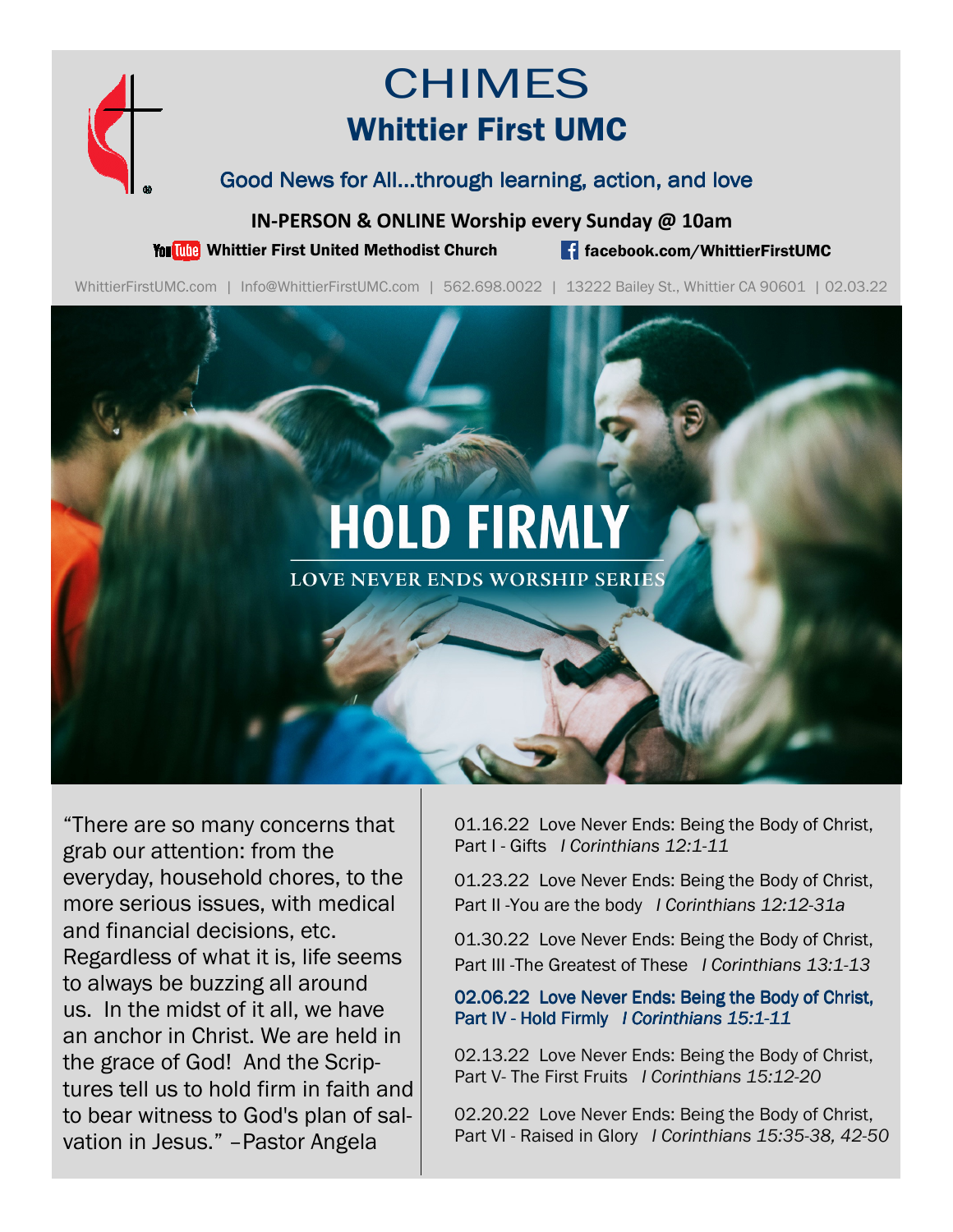Greetings in Christ,

For the past month, Whittier First United Methodist Church has been pulling together our 2022 budget for all the things we value and need in our community. We are a church that believes in the Good News (of Christ) for all through learning, action and love! Our values are 1) Worship-Centered, 2) Wisdom Seekers, 3) Community Outreach, 4) Justice/Compassion, and 5) Open Minded. As I have been speaking to other clergy, we are one of the few mainline Protestant churches still open in Whitter meeting inperson and online.

In the general budget, with all the dedicated funds, we have allocated 6 major areas: Worship/Music (19.7%), Administration (18.4%), Ministry (17.8%), Education (15.3%), Physical Plant (15.2%), Apportionment/Missions/Outreach (13.5%).



For the past couple of years, we've had to adjust our funds to meet the needs of our church during a COVID era. This year, we are running into a unique situation, as we are hoping to run our programs in their fullness both in-person and online. Some of these adjustments include employment for the full year for an Audio-Visual Coordinator, Music Director, and 4 Section-Leaders/Soloists. For the past couple of years, these positions were modified, since we were not able to meet in person. Also, since our programs are running all week long now, we are also estimating an increase in janitorial services and utilities. In all transparency, we need about \$72k more to be able to accomplish all that God has put on our hearts!

We are planning different ways to cut costs and gain revenue, including an Auction in May. In the meantime, we are asking for your help. If the Spirit so moves you, please consider giving a little extra. We thank you in advance for your generosity. If you are not able to give financially, please pray for our Church for wisdom as we move forward in service to Christ. We are doing all of this to spread the Good News of Jesus.

Grace and Peace, Rev. Dr. Angela Galanis Price